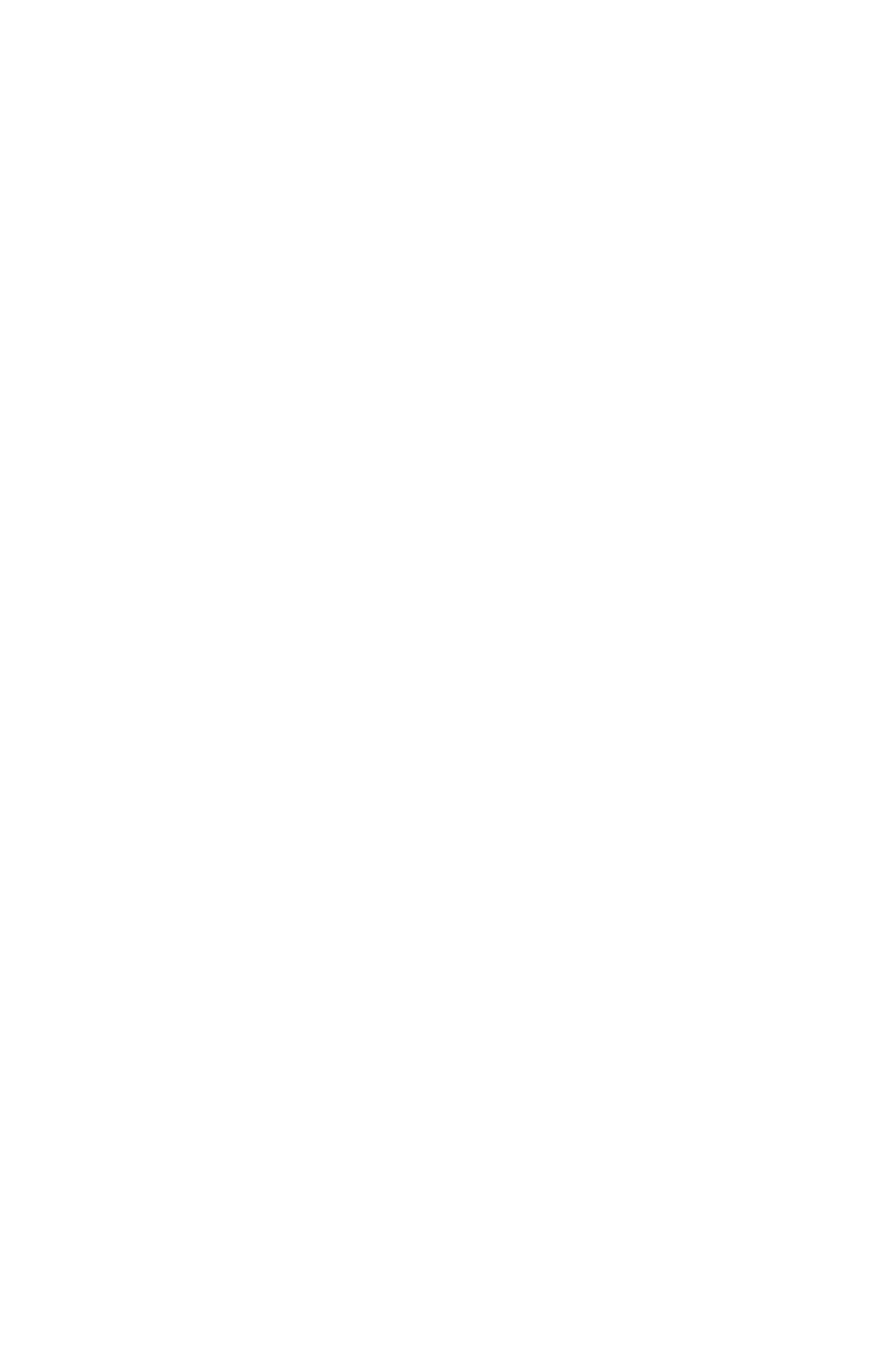# MESSAGE FROM THE PRIME MINISTER

The Forestry Department has been playing an invaluable role in ensuring that Jamaica maintains its environmental and climate change goals and its biodiversity while making plants accessible to citizens for beautification



purposes. Your efforts to preserve and to rehabilitate areas where the forest cover is degraded is worthy of commendation.

Jamaica is not immune to the environmental challenges associated with climate change. How we conserve and manage our forest resources will determine the country's ability to mitigate the effects of this environmental problem. Indeed, effectively managing Jamaica's forest usage is critical to our economic fortune.

I am pleased to note, that with the assertiveness of the Forestry Department,

the Government has now formally established the boundaries of the cockpit country. The region is home to several protected species and watershed areas. Cockpit Country also provides unique flora and fauna of our island. I have confidence in the ability of the Forestry Department to conserve the forest for the citizens and future generations to enjoy.

I endorse the Forestry Department's move to establish its Citizen's Charter which sets out clear operating procedures. This move will bolster the citizens ability to hold the department accountable for the way in which it delivers its goods and services.

The implementation of the Citizen's Charter will also positively impact the level of staff productivity at the Forestry Department. Improving the customer service in the Public Sector is critical to its transformation and where Ministries, Agencies and Departments (MDAs) take steps to enhance the satisfaction of its customers by strengthening the framework of the organisations.

The Forestry Department is an example of a government entity that is initiative-taking in building its capacity to address the challenges of the publics that it serves.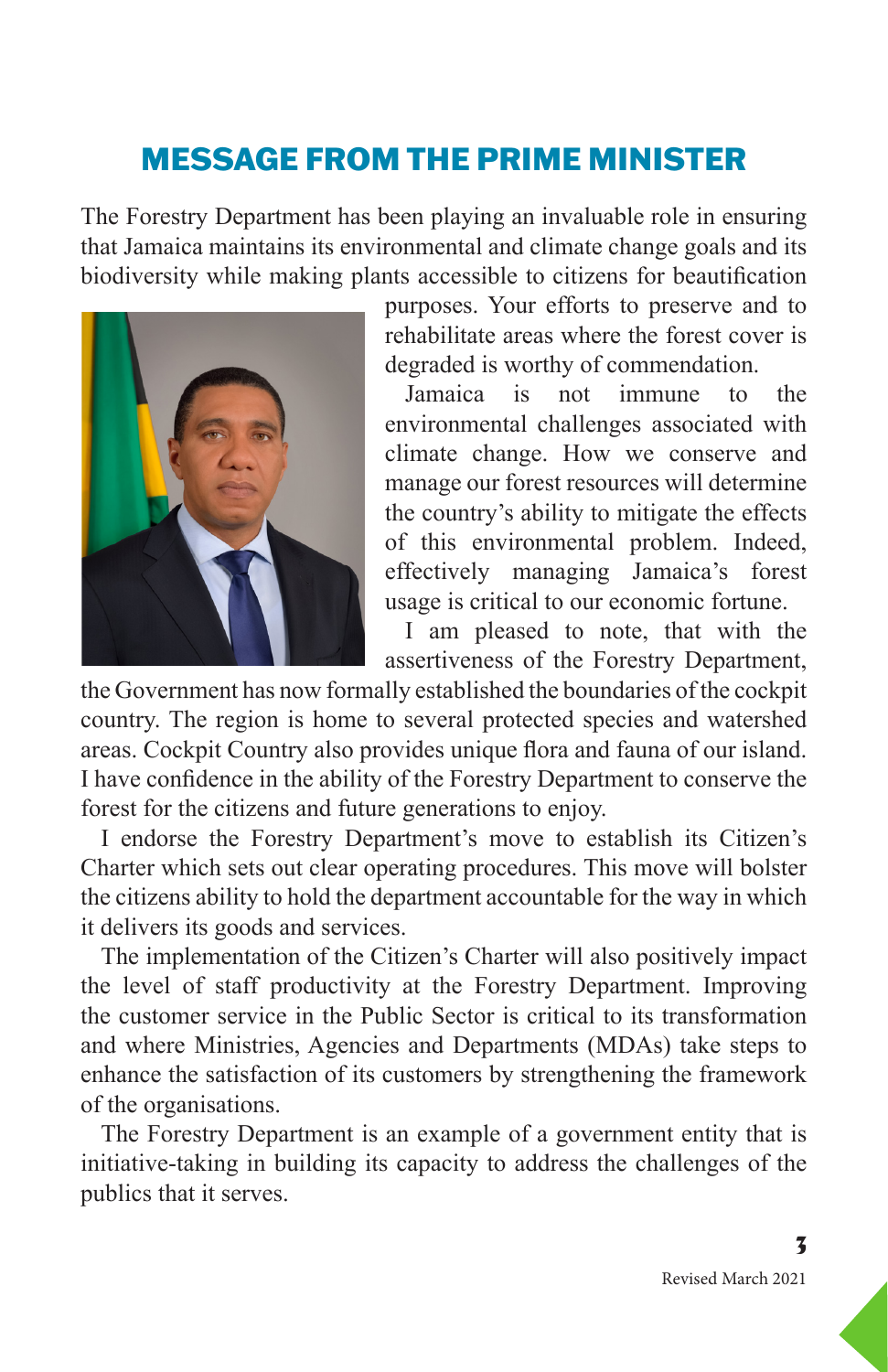As you move to improve your operations through the establishment of the Citizen's Charter, may God continue to bless your operations and sense to improve on key indicators which will lead to great success for the entity.

> The Most Hon. Andrew Holness, ON, MP Prime Minister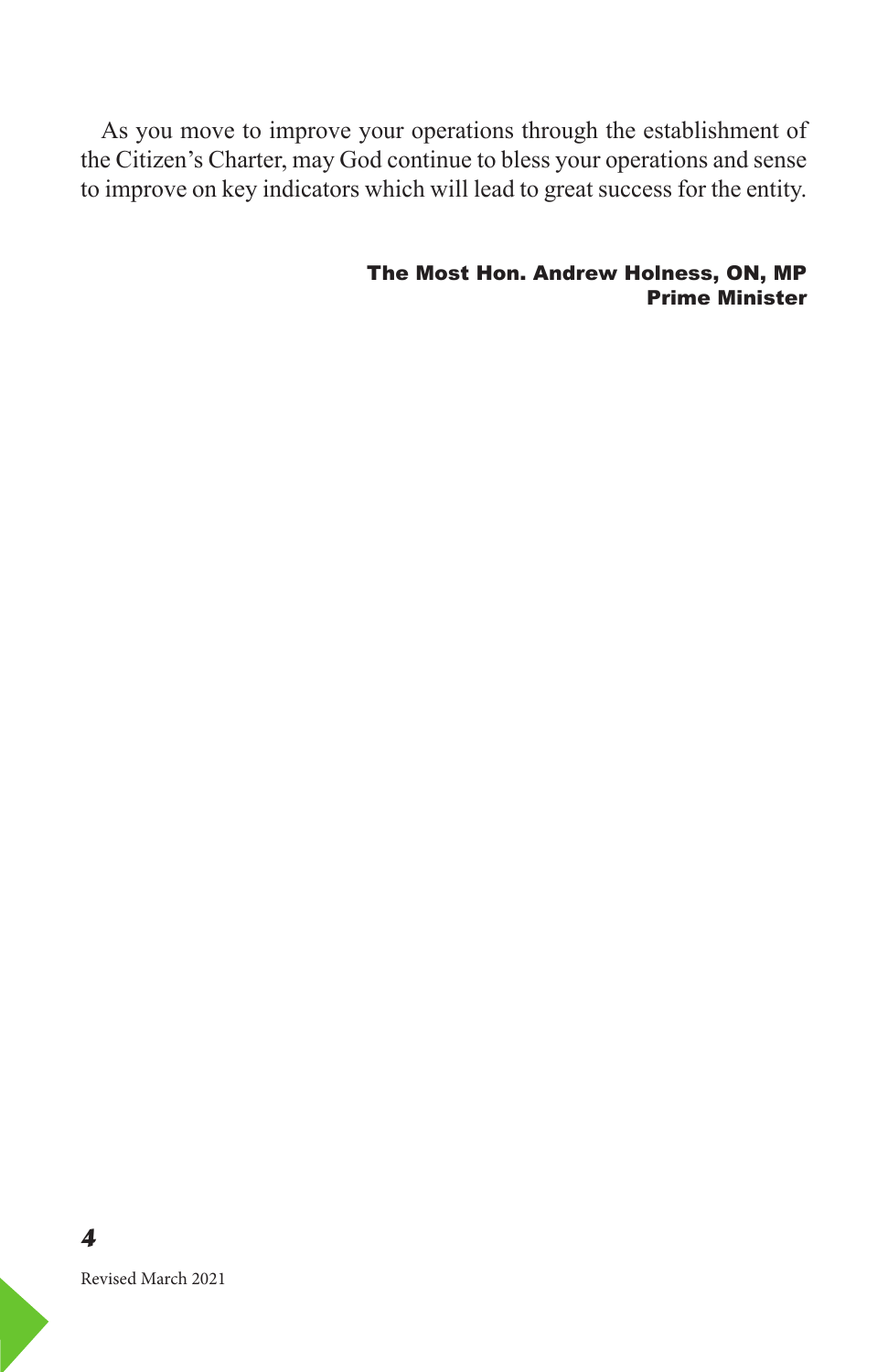# MINISTER'S MESSAGE

The continuing efforts of the government to make public services efficient and readily accessible to its customers prompted the promulgation of the Citizens' Charter in Jamaica in 1994.



Since then, the Citizens' Charter has been an effective means of gauging and improving the standards of service delivery by the public sector to the people of Jamaica.

The Citizen's Charter is a voluntary declaration by public service providers, of the services being rendered by the agencies concerned. It covers both external and internal services of public bodies and details the standards of service they are committed to provide to the citizens of Jamaica.

It is therefore fitting that the Citizens' Charter reflects a public sector that is dynamic and keeps abreast of changing times and evolving business strategies.

The Citizens' Charter for the Forestry Department reflects its continued commitment to increasing public awareness and fostering a collaborative and co-operative relationship with the Jamaican public, in keeping with its mandate to protect and manage the island's forest reserves for the benefit of all Jamaicans.

This relationship is even more critical, given the stated goals and outcomes of the National Tree Planting Initiative, which is aimed at planting three million timber and ornamental trees over a three-year period. The Forestry Department is also expanding our forested areas, including public and private forests, as well as protecting our globally recognised natural treasure, The Cockpit Country.

This citizens' charter therefore outlines much more than mere service delivery, but embraces all citizens as stakeholders and partners in the preservation of our forest cover, which will ultimately ensure Jamaica's sustainable development, and increase its resilience to the impacts of climate change.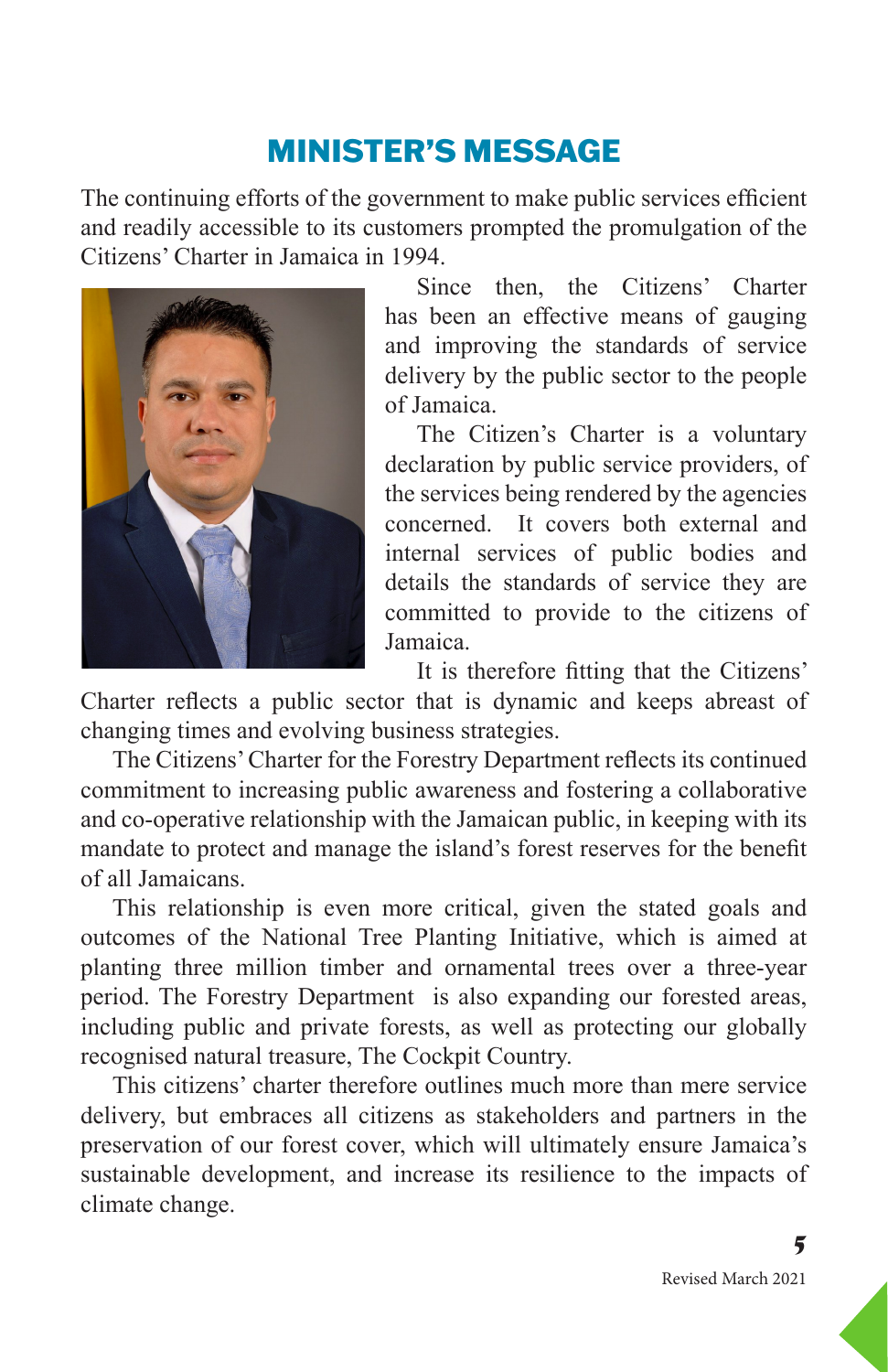I congratulate the Forestry Department on its new Citizens' Charter, and see it as an important facet of our efforts towards achieving Goal Number 4 of the Vision 2030 Jamaica – National Development Plan, which states that "Jamaica has a healthy natural environment", which indeed, will redound to the benefit of current and future generations of citizens in our beloved country.

#### Senator The Hon. Matthew Samuda Minister w/o Portfolio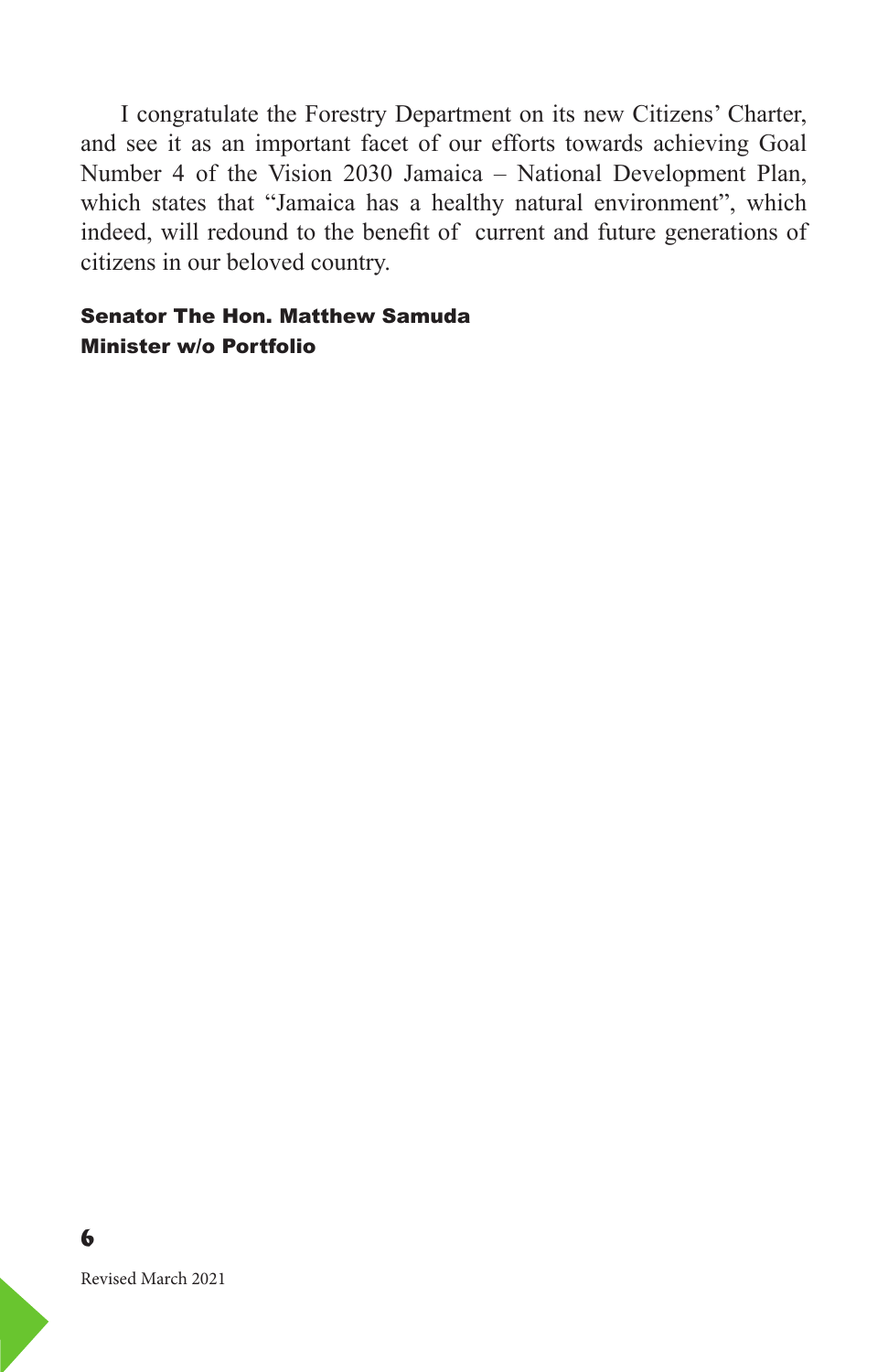## CEO & CONSERVATOR OF FORESTS' MESSAGE



The Forestry Department is pleased to present its new Citizen's Charter. It is our promise to you to be effective, efficient and innovative in our commitment to delivering world-class service to you, our customers.

The evolution of this Charter was the result of an exhaustive review of our service journey in a bid to be strategic in our approach and on a path towards higher quality standards, increased agility and a more responsive approach. This Citizen's Charter outlines our

new service standards and elaborates the key service principles, inclusive of professionalism, transparency and courtesy, by which we will operate in our engagement with customers.

We intend to succeed at delivering an unmatched customer service experience, and as such the Agency has made some operational adjustments to meet these expectations. This includes the addition of a customer service officer to our structure, whose primary focus is to develop, monitor, assess and promote quality customer service across all our operations. Additionally, we continue to use all available tools such as customer service recognition programme, technological improvements, continuous training in service delivery and standards of our team members and improving the channels and innovations that will simplify processes for our customers.

I encourage you, our customers, to join us on this journey to serve you better by holding us accountable to the principles we hereby commit to operate. Naturally, we need to hear when we do well or when we have surpassed your expectations and chastise us if we fail to meet our service delivery standards. I therefore encourage you to utilize the feedback mechanisms listed in the Charter to tell us about your experiences with us as this will allow us to grow.

We commit to listening to you and to adjust where necessary to ensure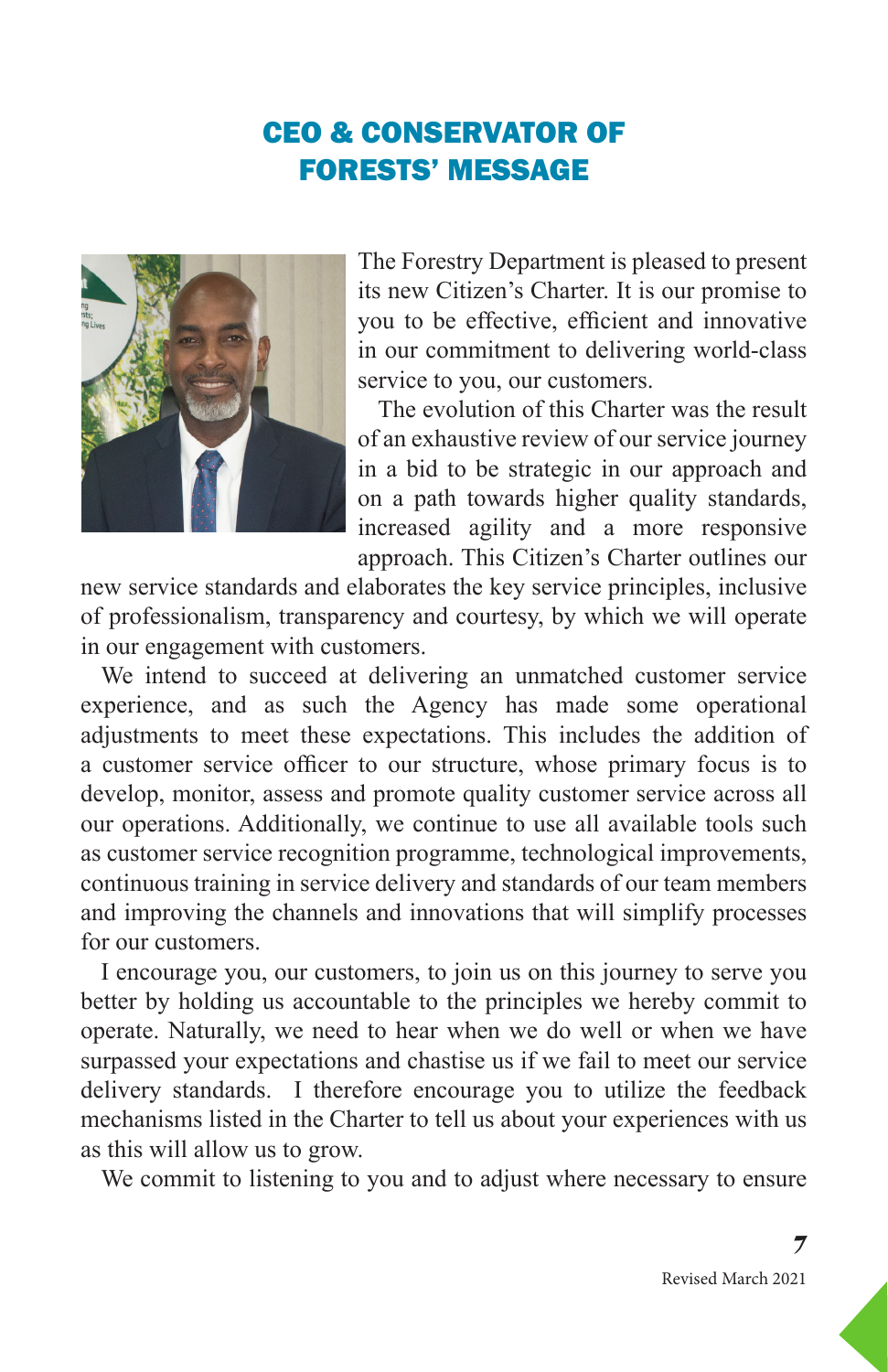that you, our customers receive an incomparable service experience when doing business with the Forestry Department.

> Mr. Ainsley A. Henry, J.P. Chief Executive Officer and Conservator of Forests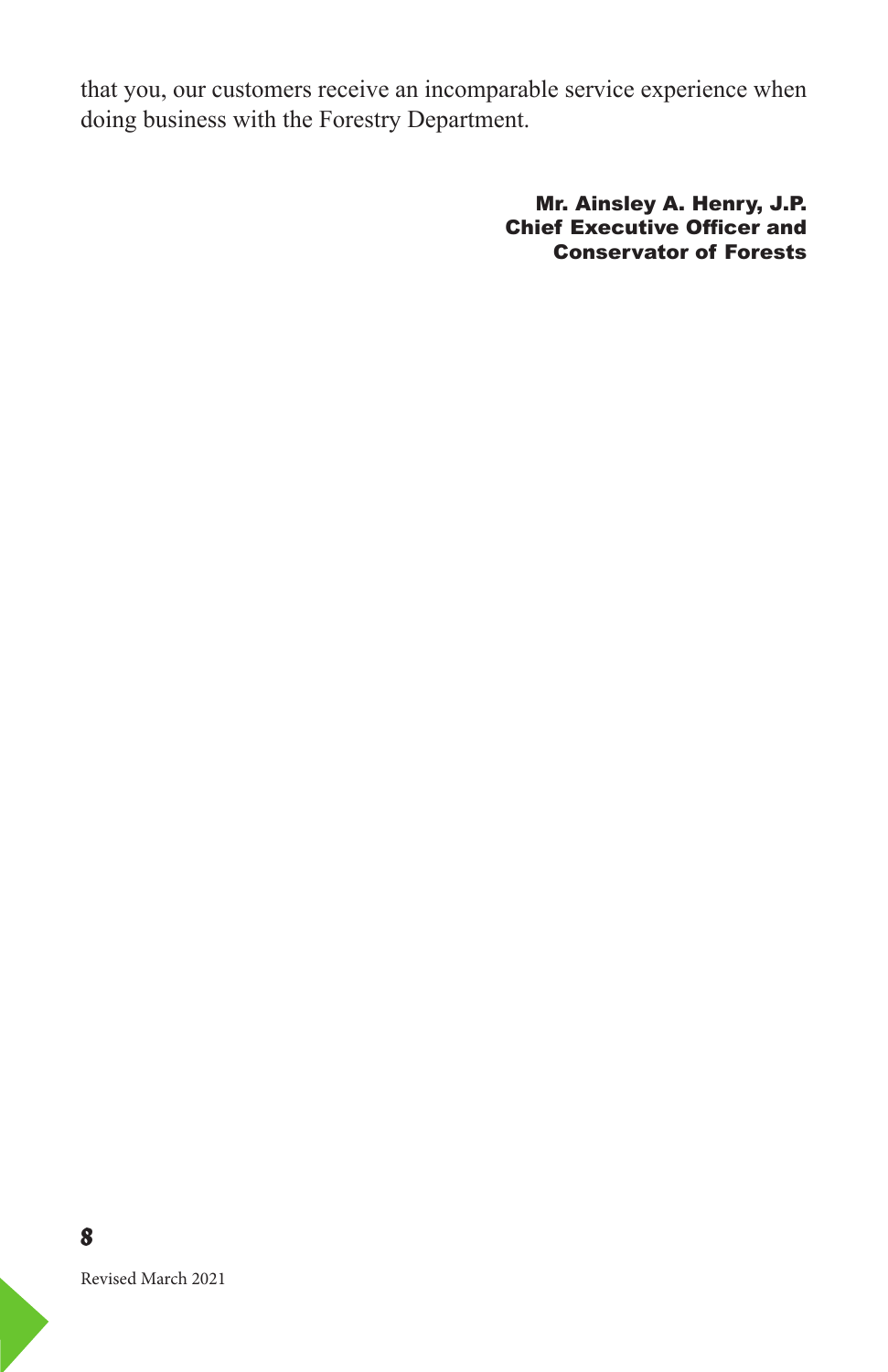## WHO WE ARE

The Forestry Department, an Executive Agency currently under the portfolio of the Ministry of Economic Growth and Job Creation, is the lead agency with responsibility for the management and conservation of Jamaica's publicly owned forests. Our functions, which are mandated by the Forest Act (1996) are aimed at managing forests on a sustainable basis to maintain and increase the environmental services and economic benefits they provide. We have a range of programmes as well as products and services that support the mandate of the Forestry Department.

#### OUR VISION

Jamaica; a country where we value our forest ecosystem and use its resources in a responsible manner.

#### OUR MISSION

Manage our forests in an effective and responsible manner for the benefit of current and future generations'.

| <b>Core Values</b> | <b>Value statements</b>                                                                                                                                                                                                                                                                                                                                                                                                                                                                                                                                                   |
|--------------------|---------------------------------------------------------------------------------------------------------------------------------------------------------------------------------------------------------------------------------------------------------------------------------------------------------------------------------------------------------------------------------------------------------------------------------------------------------------------------------------------------------------------------------------------------------------------------|
| Integrity          | • Fulfill all obligations and commitments honourably: Do<br>the right thing at all times in the fulfillment of your duties<br>and responsibilities.<br>• Be trustworthy: Act with honesty without compromising<br>the truth.<br>• Acknowledge and accept the consequences of your<br>actions.<br>• Abide by Agency rules, regulations, policies and quidelines:<br>Strive to conduct the Agency's business in strict adherence<br>to principles of transparency.<br>• Demonstrate fairness: Treat people equally and make<br>decisions without favouritism and prejudice. |
| <b>Teamwork</b>    | • Work harmoniously with others.<br>• Share information and resources with team members.<br>• Be supportive of each other's efforts.<br>• Be respectful to all: Treat everyone with respect at all<br>times.<br>• Be loyal to one another.                                                                                                                                                                                                                                                                                                                                |

#### WE OPERATE ON A SET OF CORE VALUES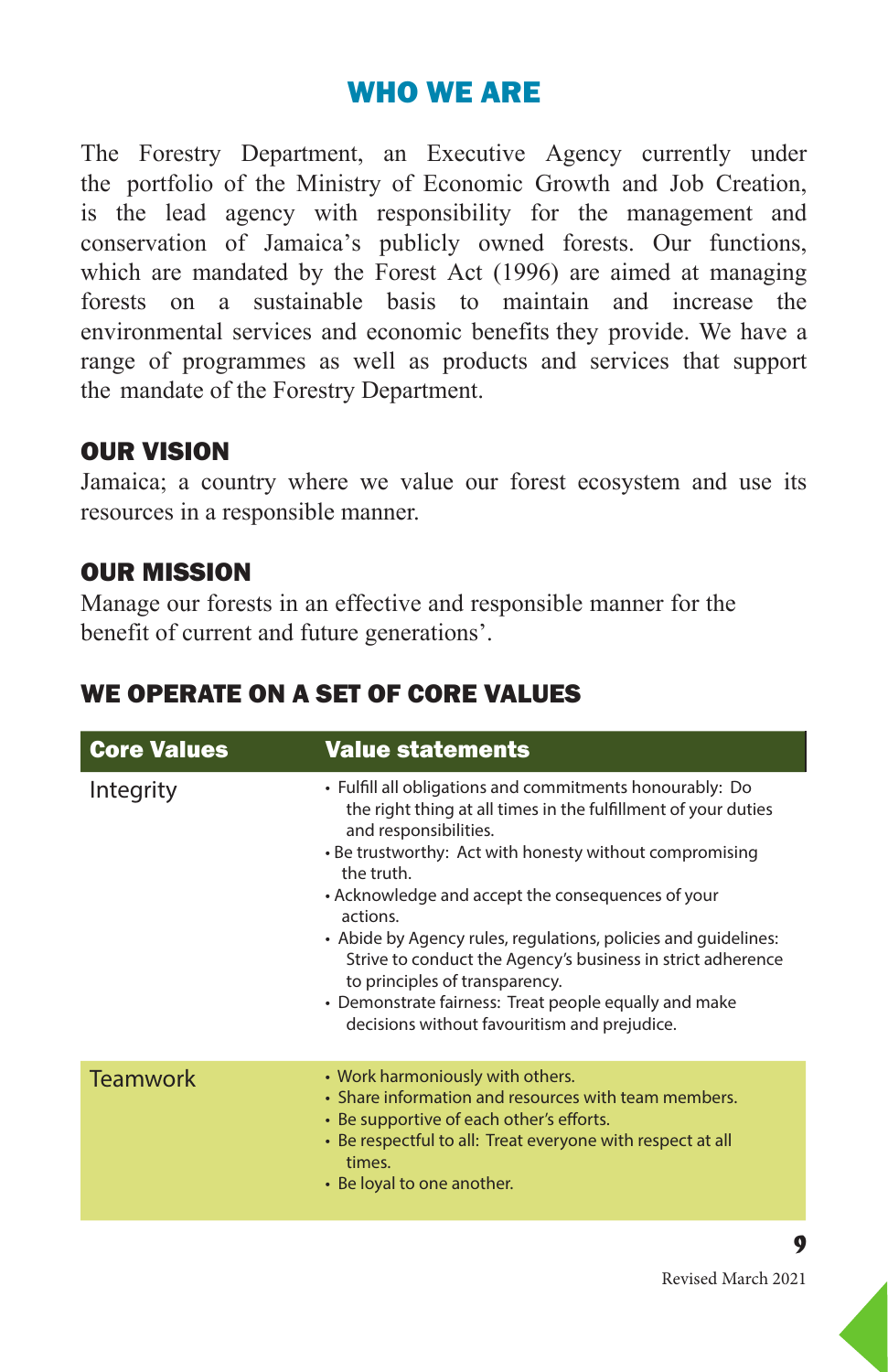| <b>Core Values</b> | <b>Value statements</b>                                                                                                                                                                                                                                                                                                                                                                                                                                                                                                                                                                                                                                                                                                                           |
|--------------------|---------------------------------------------------------------------------------------------------------------------------------------------------------------------------------------------------------------------------------------------------------------------------------------------------------------------------------------------------------------------------------------------------------------------------------------------------------------------------------------------------------------------------------------------------------------------------------------------------------------------------------------------------------------------------------------------------------------------------------------------------|
| Professionalism    | • Discharge duties diligently, effectively and professionally,<br>in a cost effective and efficient manner.<br>• Deliver exceptional service to customers: Be pleasant,<br>courteous and helpful to internal and external customers.<br>• Never be subjective.<br>• Keep promises: Follow through on tasks and assignments.<br>• Provide accurate, complete and reliable information at all<br>times to customers.<br>• Acknowledge receipt of correspondence within specified<br>time frame. (E-mails, letters, and texts from customers<br>- internal and external) within the specified timeframe<br>indicated in the Agency's Citizens' Charter.<br>• Strive to meet and exceed goals and expectations.<br>• Never take shortcuts on quality. |
| Commitment         | • Be dedicated: Always exercise diligence in carrying out<br>your tasks/assignments.<br>• Be consistent and honest in all your undertakings.                                                                                                                                                                                                                                                                                                                                                                                                                                                                                                                                                                                                      |
| Confidentiality    | • Safequard/protect sensitive information obtained on the<br>job, which might endanger the Agency or cause damage to<br>the reputation of any employee or customer (e.g. personal<br>information, client database, financial information,<br>business information, court proceedings).                                                                                                                                                                                                                                                                                                                                                                                                                                                            |

#### OUR CORE FUNCTIONS INCLUDE:

- Implementing the policy and legislative framework, to govern the development and sustainable use of the country's forest resources
- Undertaking national and local forest management and conservation planning, implementation and monitoring.
- Undertaking strategic planning and project development
- Managing the forest estates
- Developing and implementing a national reforestation programme
- Providing legal, compliance and enforcement services for forest estates
- Managing access to state owned forest resources through the grant of licences and permits
- Providing sound forestry information and related technical services
- Managing corporate services
- Communicating forestry related information to our various publics
- Undertaking internal auditing
- Building capacity to manage, conserve and utilize forest resources

*10*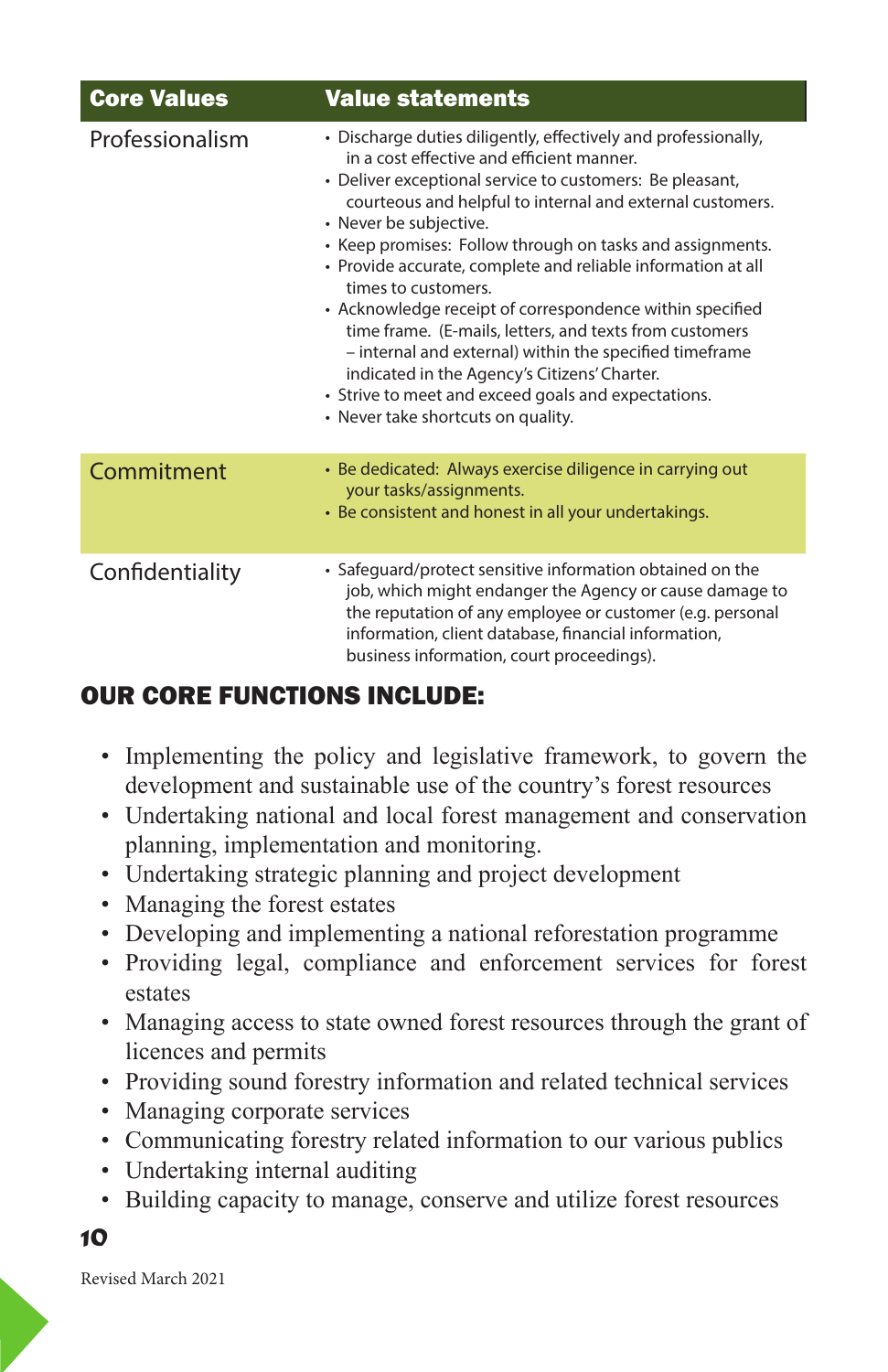## STRATEGIC OBJECTIVES

We have set ourselves some strategic objectives to be achieved by 2026. These are as follows:

- Reverse forest degradation, deforestation and the loss of forest biodiversity, through replanting trees, conservation activities and sustainable forest management, as well as strengthening the legislative, policy and institutional framework of the sector.
- Enhance economic, social and environmental benefits of forests through the sustainable utilisation of forest resources.
- Build the capacity within the Forestry Department, its partners and forest communities to manage, protect and conserve forest resources.
- Increase public education and awareness to protect, conserve, restore and manage Jamaica's forests.

#### PROGRAMMES

Our programmes include:

- 1. Private Forestry Programme
- 2. Land Declaration Programme
- 3. Social forestry programme
- 4. Reforestation Programme
- 5. Agroforestry Programme
- 6. Urban Forestry Programme

#### PRODUCTS & SERVICES

Our diverse offering of products and services include:

- 1. Tree seedlings
- 2. Pinecones
- 3. Standing timber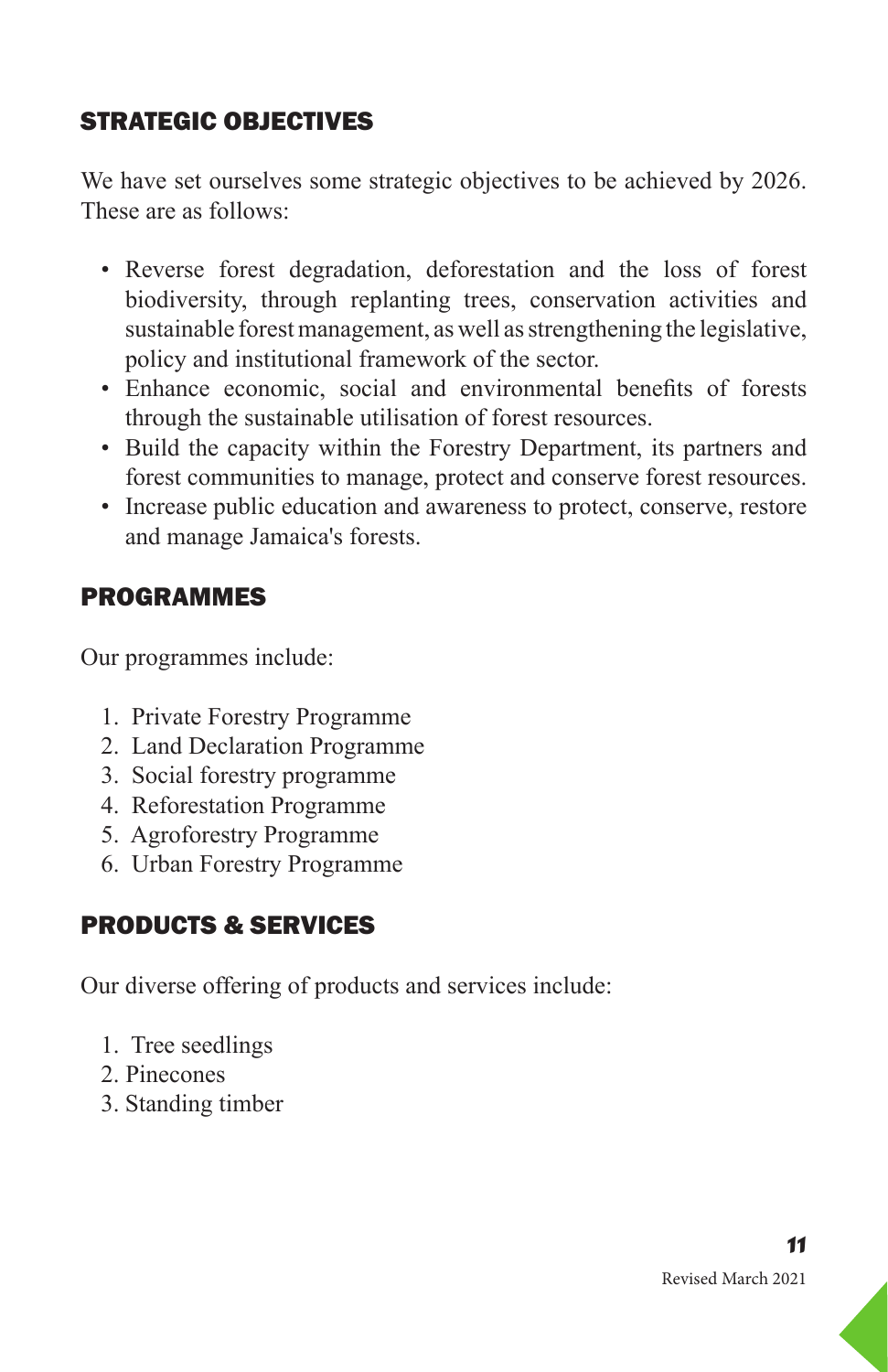- 4. Christmas trees
- 5. Manual of Dendrology
- 6. Rental of Potted Plants
- 7. Rental of Facilities
- 8. Permits and licences, as prescribed by legislation
- 9. GIS services including:
	- Map design, production and printing
	- Image processing
	- Image georectification
	- Complex spatial analyses and modeling
	- Map digitization
	- Vectorization and feature extraction
	- GPS mapping
	- Remote Sensing and Photogrammetry ortho photo generation
	- Vegetation inventory and analysis

# WHAT YOU CAN EXPECT FROM US

#### **SERVICE**

- Provision of well-trained customer service representatives to assist customers.
- Delivery of professional service in a courteous and pleasant manner to all customers.
- Prompt and efficient investigation of complaints and provision of appropriate feedback or redress in a timely manner
- Fair treatment of all our customers without favouritism or prejudice.
- Fulfilment of obligations and commitments to all customers in a timely manner
- A commitment to safeguard sensitive information that may endanger any employee or customer.

## TELEPHONE PROTOCOL

Telephones will be answered (or voicemail) by the third (3rd) ring: Employees answering the telephone will in a courteous and professional manner identify themselves by name and position and offer their assistance.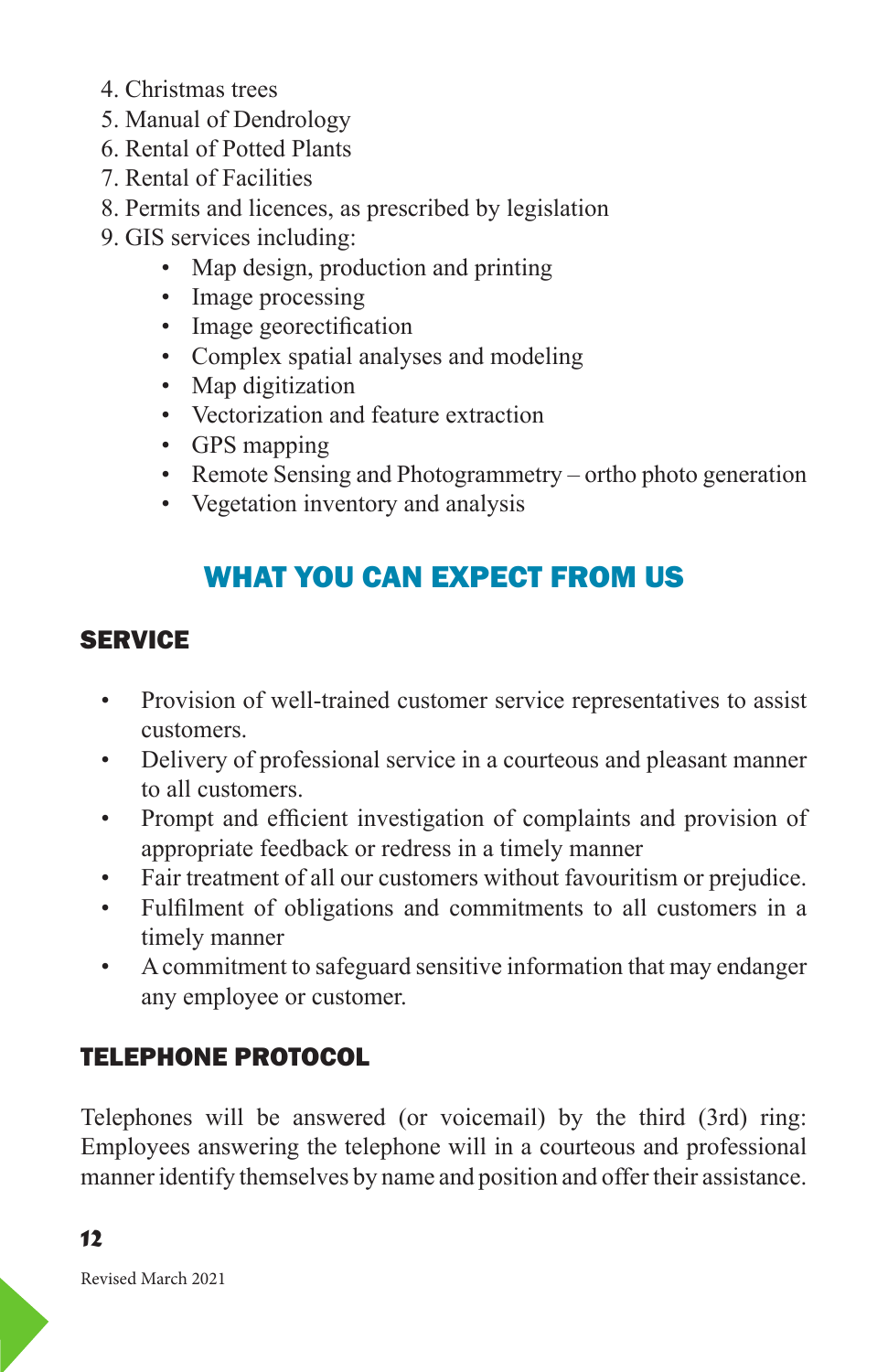- If your call has to be placed on hold: you will not be kept for more than 3 minutes without an update.
- If you are not able to wait: your contact details will be taken and you will be contacted within 24 hours by a member of our team.
- If the information that you need requires further research/ investigation: we will update you on our progress within two (2) business days.
- Media houses requesting information from the Agency: will be directed to the Corporate Communications and Marketing Division.

## ACCESS TO INFORMATION ACT

ATI requests must be made by completing the prescribed form or in writing: The Agency commits to complying with the requirements under the Act and regulations in force at the time and will respond to all request by or before the stated timelines.

## WRITTEN AND VERBAL CORRESPONDENCE

- Correspondence received through the mail, email, facsimile or by hand: will be acknowledged within three (3) working days of receipt and a response provided within 10 working days thereafter. If there is a delay you will be advised and an alternate timeline provided.
- Accurate and complete information through:
- The Agency's Corporate Communications and Marketing Division using appropriate communication tools including but not limited to brochures, posters, newsletters, press releases, radio, social media and television broadcasts;
- The Agency's website, which will be kept up-to-date on policies, products and services and programmes;
- The Agency's Annual Report;
- Presentations and dissemination of information at public fora ;
- Agency's offices island-wide.

#### VISITING OUR OFFICES

• You will be acknowledged cordially by our Receptionist/ Representative within two (2) minutes of arrival in the waiting area.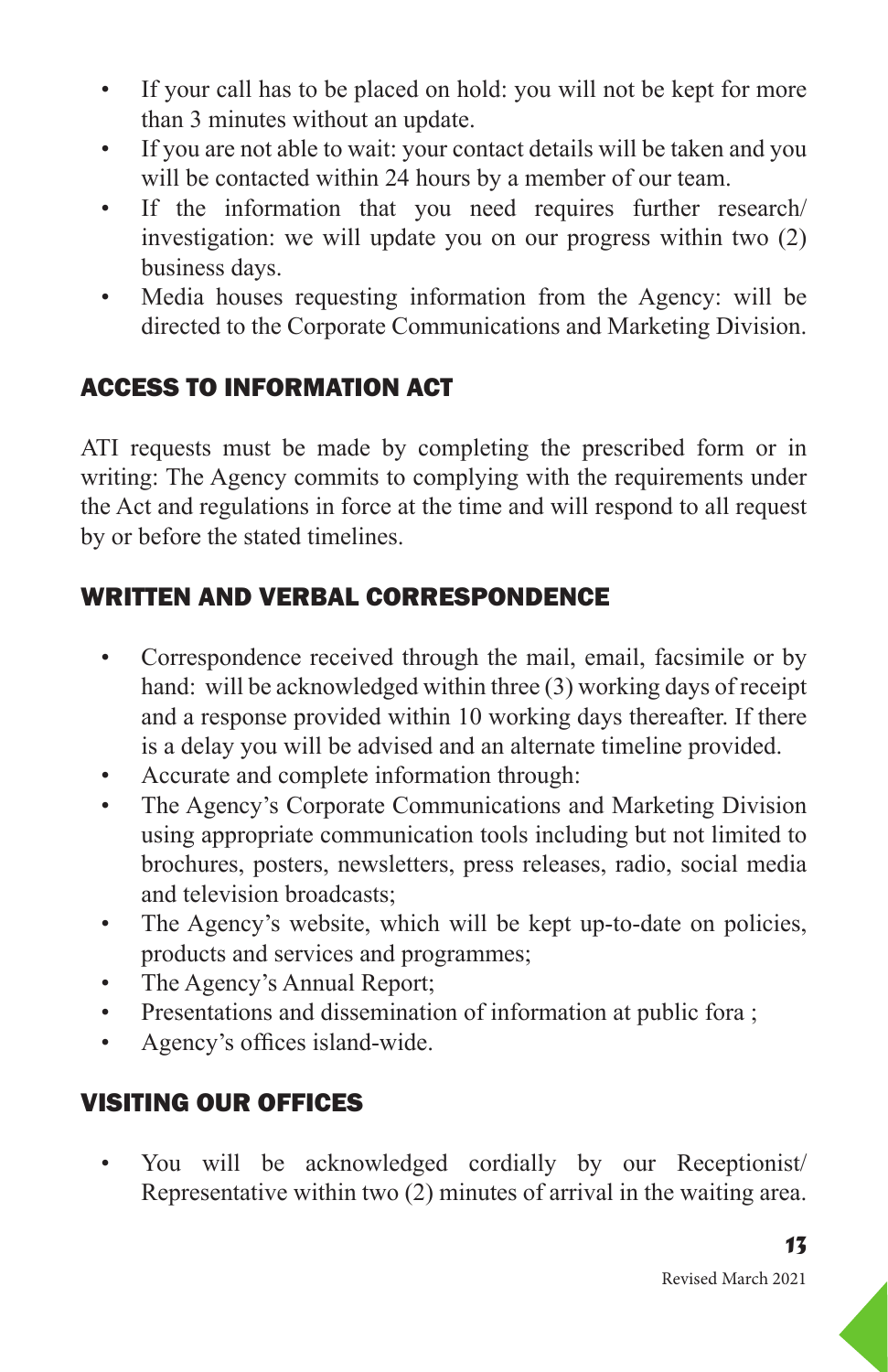- The Receptionist/Representative will seek to ascertain the purpose of your visit and proceed to contact the relevant officer or division/ zone/branch/unit that may be able to assist.
- If you had an appointment, and there is any unforeseen circumstance that causes a delay, all reasonable attempts will be made to contact you ahead of the date and time, failing which the Agency will at the time of your attendance seek to make a new appointment.
- If you do not have an appointment, and an appointment is necessary, you will be informed within 10 minutes if you can be dealt with at that time.
- If an appointment is not possible, you will be given the option of waiting until the relevant officer is available or to arrange a future appointment.
- If there is a large crowd waiting for service, you will be given an estimated waiting time and frequent updates on the status of your transaction.
- Officers will adhere to state protocol when interacting with officials of the Government of Jamaica and other multilateral agencies.
- Areas serving the public will be appropriately labelled/identified to ensure that customers are able to conduct their busines easily.

## HELP US TO SERVE YOU BETTER

Here is how you can assist us:

- Be accurate and complete in submitting your information to us including any application forms completed for products and services (e.g. application forms for all types of licences and permits).
- Seek an appointment before visiting any of our offices.
- Attend appointments on time and if there is an unforeseen delay, please contact the office(r) in a timely manner.
- If you are asked to provide additional information, please respond as quickly as possible.
- Provide a return address, contact telephone number and email address to facilitate easy contact where required.
- If you have changed your contact information, please inform us.
- Report all suspicious or illegal activities in or around forests to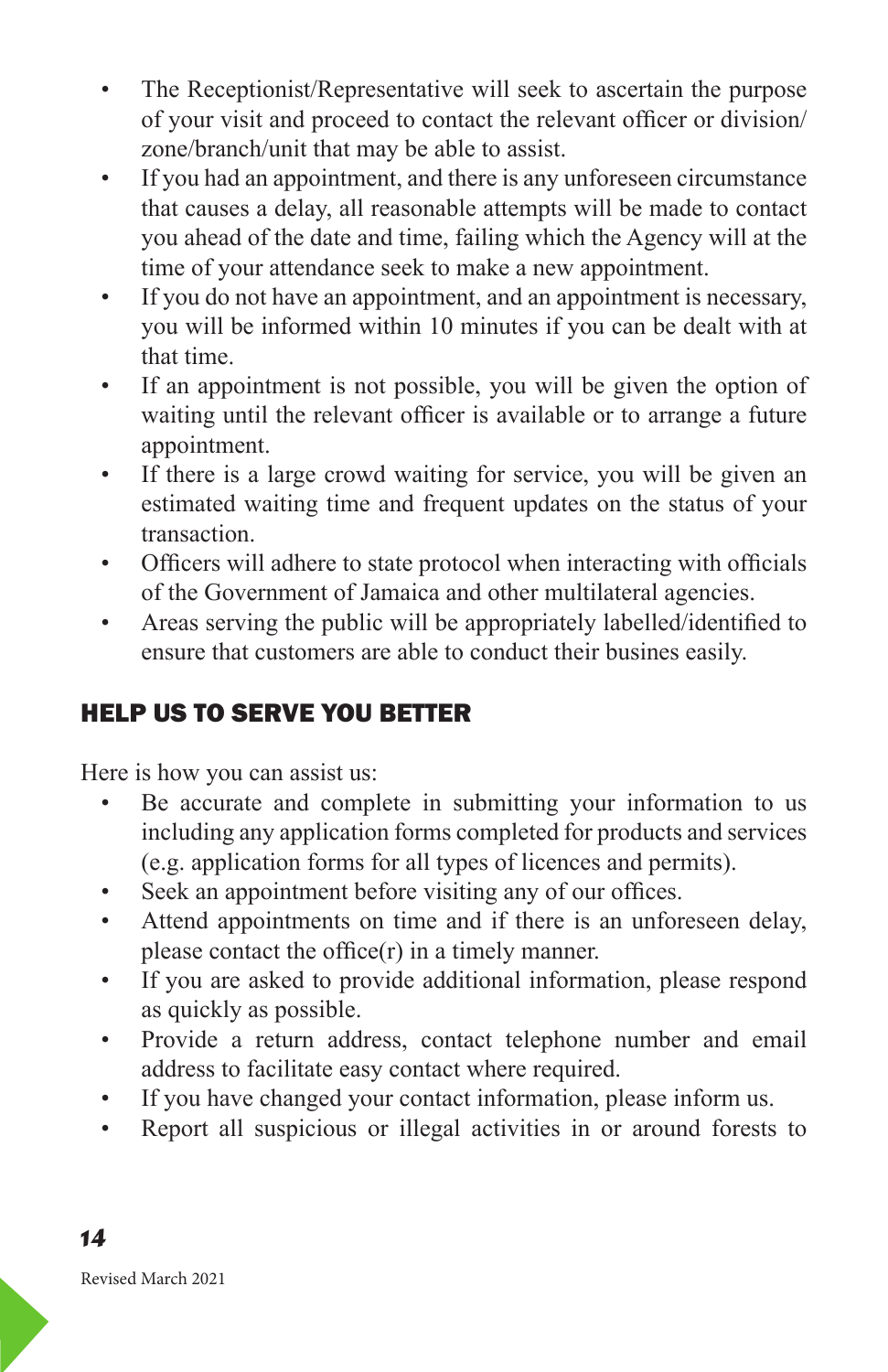an officer of the Forestry Department or to the nearest Forestry Department Office. You may also call our Forest Offence Hotline at 1-888-FORESTS (1-888-367-3787) to make your report. You do not have to give your name.

- Make prompt and full payment for all products and services purchased from the Forestry Department.
- Treat our employees with courtesy and respect at all times.
- Provide feedback or offer suggestions through the channels provided.
- Establish and maintain a strong partnership with Forestry Department in conserving, protecting, rehabilitating and developing our forest resources for the sustainable use. Products.

#### MEASURING OUR PERFORMANCE

We will be adaptive in our approach and will seek to ensure that the right systems are in place to inform us of areas that require improvement. We are also committed to continued improvement by setting specific customer service targets.

Our targets are measured using the following tools:

- Customer Surveys
- Mystery Clients
- Customer Focus Groups
- Customer Feedback Forms

We will report regularly on how we are doing through our website.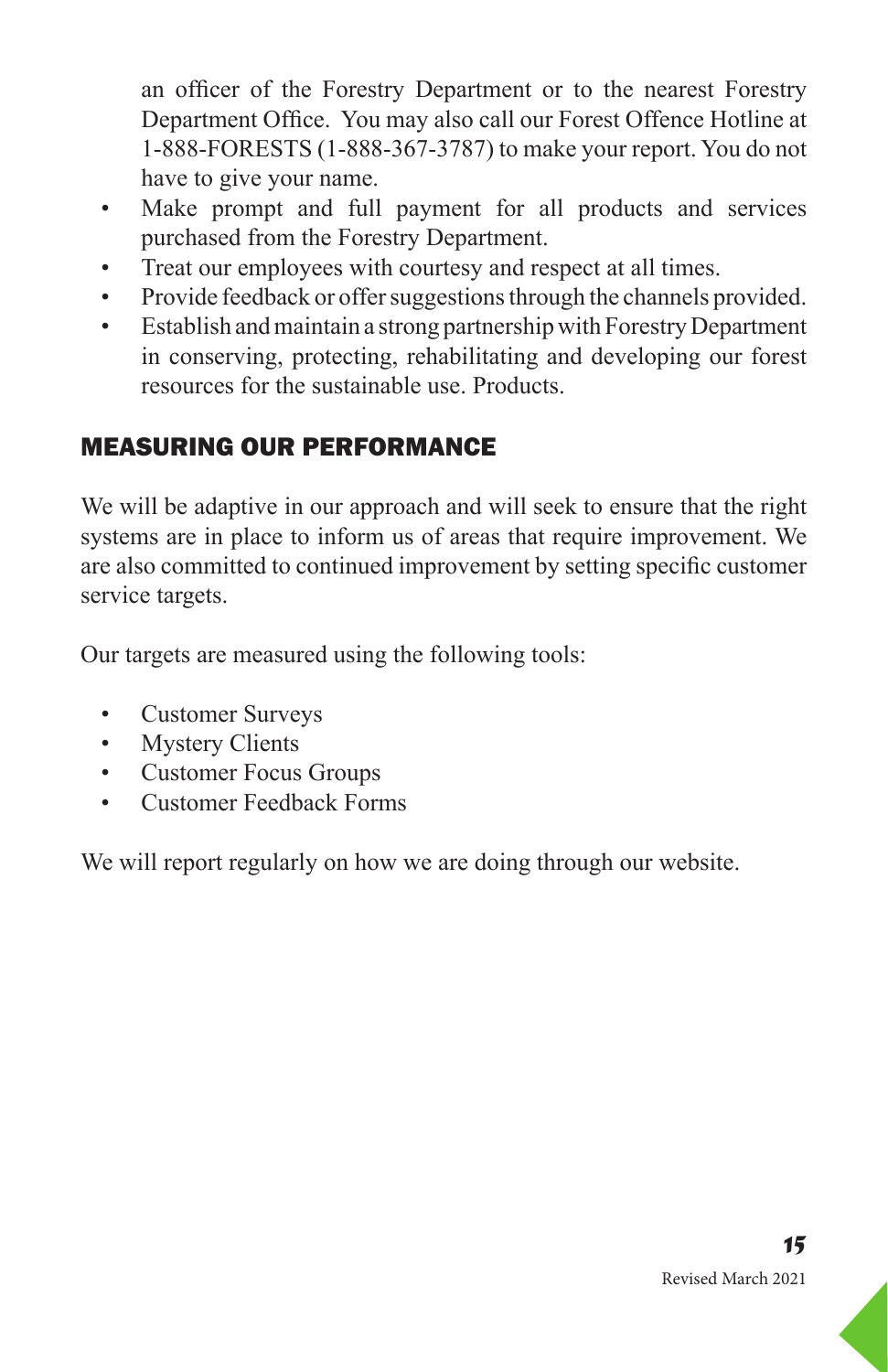

## BUSINESS HOURS

#### Off ce Hours

Mondays to Thursdays:  $8:30$  a.m.  $-5:00$  p.m. Fridays: 8:30 a.m. – 4:00 p.m.

#### **Cashier**

Mondays to Thursdays:  $9:00$  a.m.  $-4:00$  p.m. Fridays: 9:00 a.m. – 3:00 p.m.

#### **Nursery**

Mondays To Thursdays: 9: 00 a.m. – 4:00 p.m. Fridays: 9:00 a.m. – 3:00 p.m.

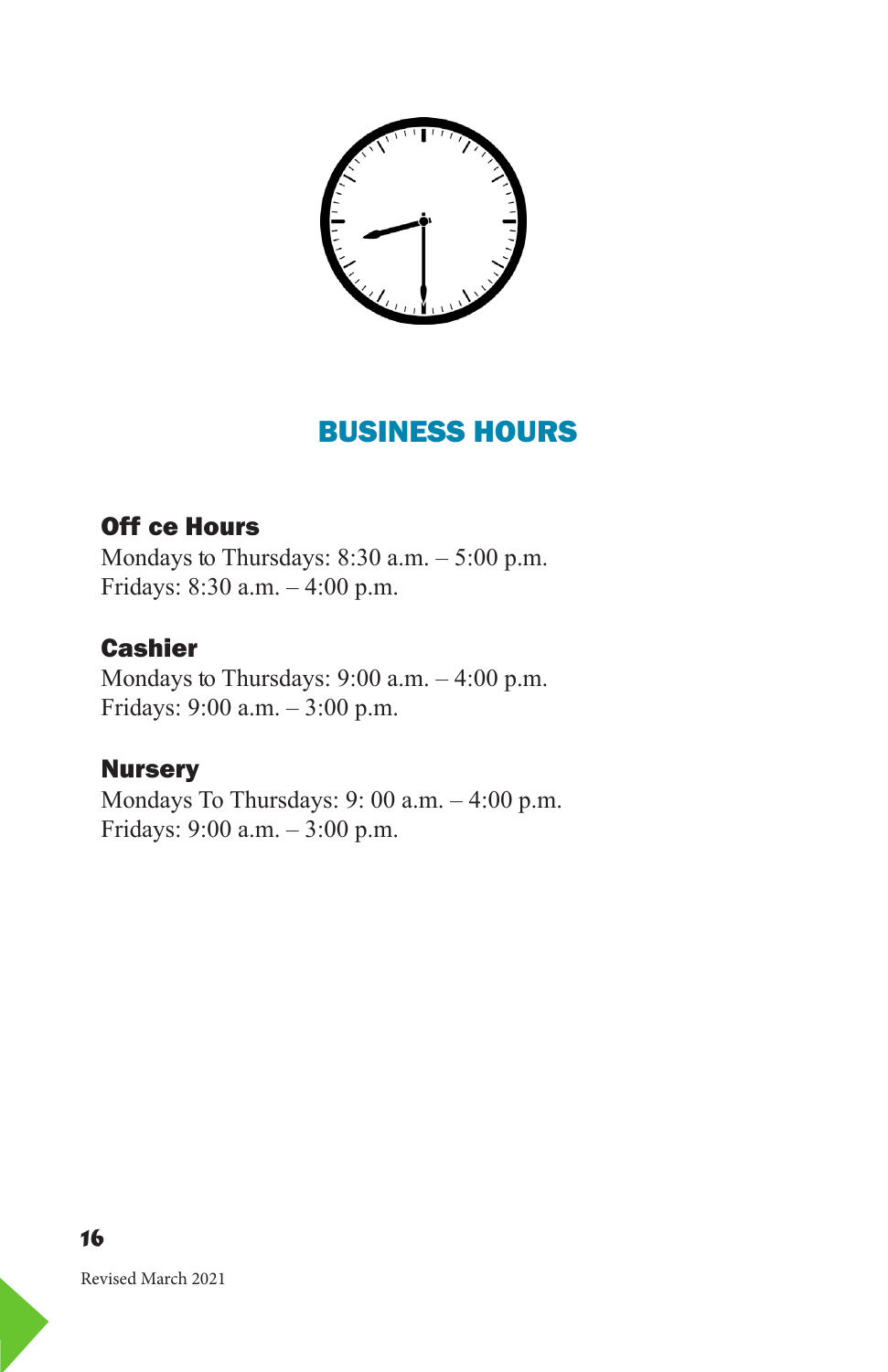#### HOW WE CAN BE CONTACTED

HEAD OFFICE : 173 Constant Spring Road Kingston 8 876 618 3205 fdinfo@forestry.gov.jm

EASTERN ZONE 173 Constant Spring Road Kingston 8 876 618 3205 eastern@forestry.gov.jm

NORTH EAST REGION Folly Road Port Antonio 876 618 3205 neregion@forestry.gov.jm

SOUTH EAST REGION 173 Constant Spring Road Kingston 8 876 618 3205 seregion@forestry.gov.jm

WESTERN ZONE Moneague St Ann 876 618 3205 western@forestry.gov.jm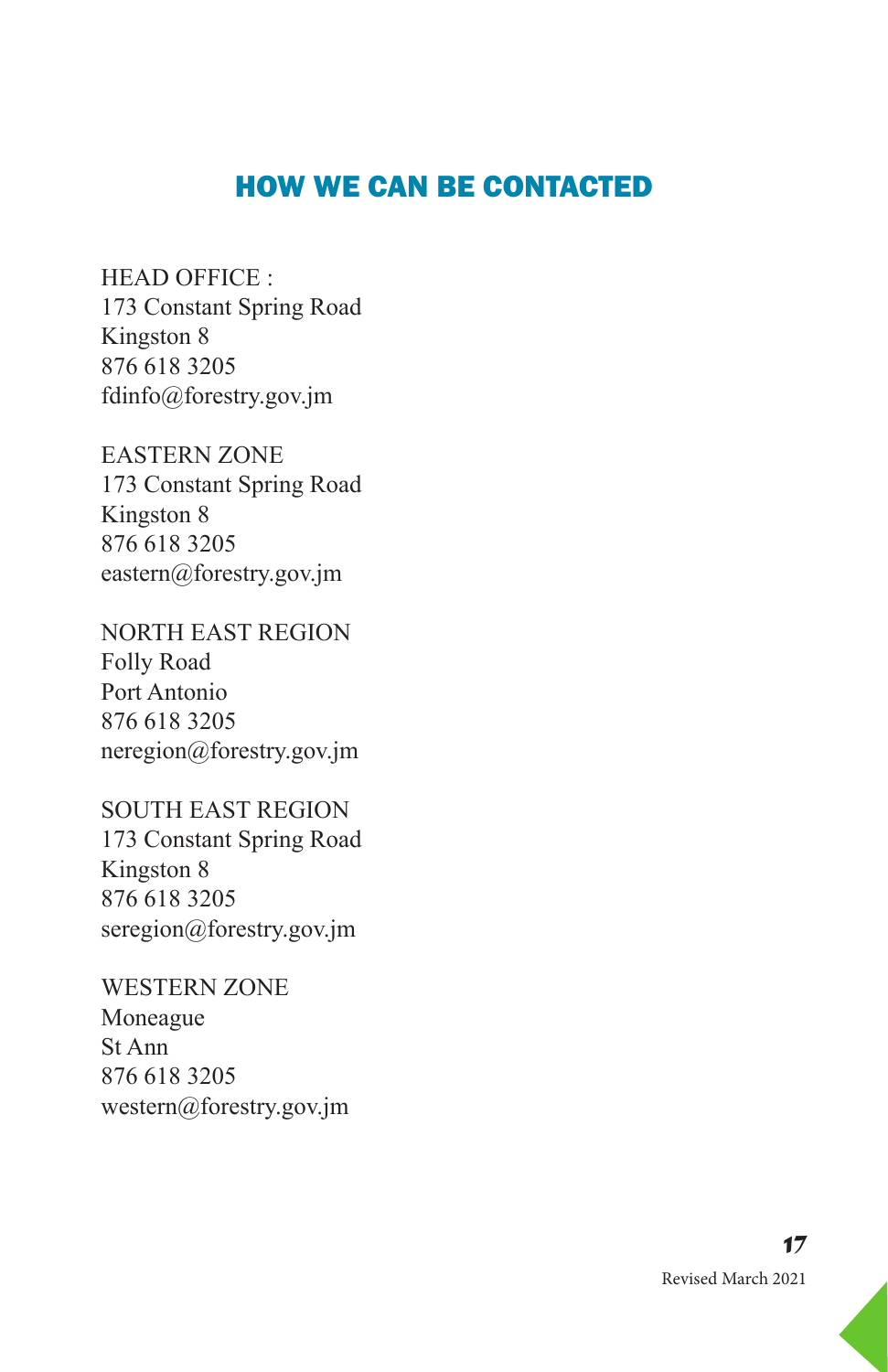NORTH WEST REGION Catherine Hall Montego Bay, St James 876 618 3205 nwregion@forestry.gov.jm

```
SOUTH WEST REGION 
Litchfield
Trelawny
876 618 3205 
swregion@forestry.gov.jm
```
## PROBLEMS OR CONCERNS? LET US KNOW.

If you are dissatisfied with the service offered, please do not hesitate to let us know.

#### HERE IS HOW YOU SHOULD FILE A COMPLAINT

- 1. Inform the person with whom you are conducting business.
- 2. If you are not satisfied with the response provided, please contact the Chief Executive Officer and Conservator of Forests using any of contacts below;-

*Forestry Department 173 Constant Spring Road, Kingston 8 OR*

- Telephone number: (876) 618-3205
- Email to : fdinfo@forestry.gov.jm

Your complaint will be investigated, and you will receive a response within seven (7) working days.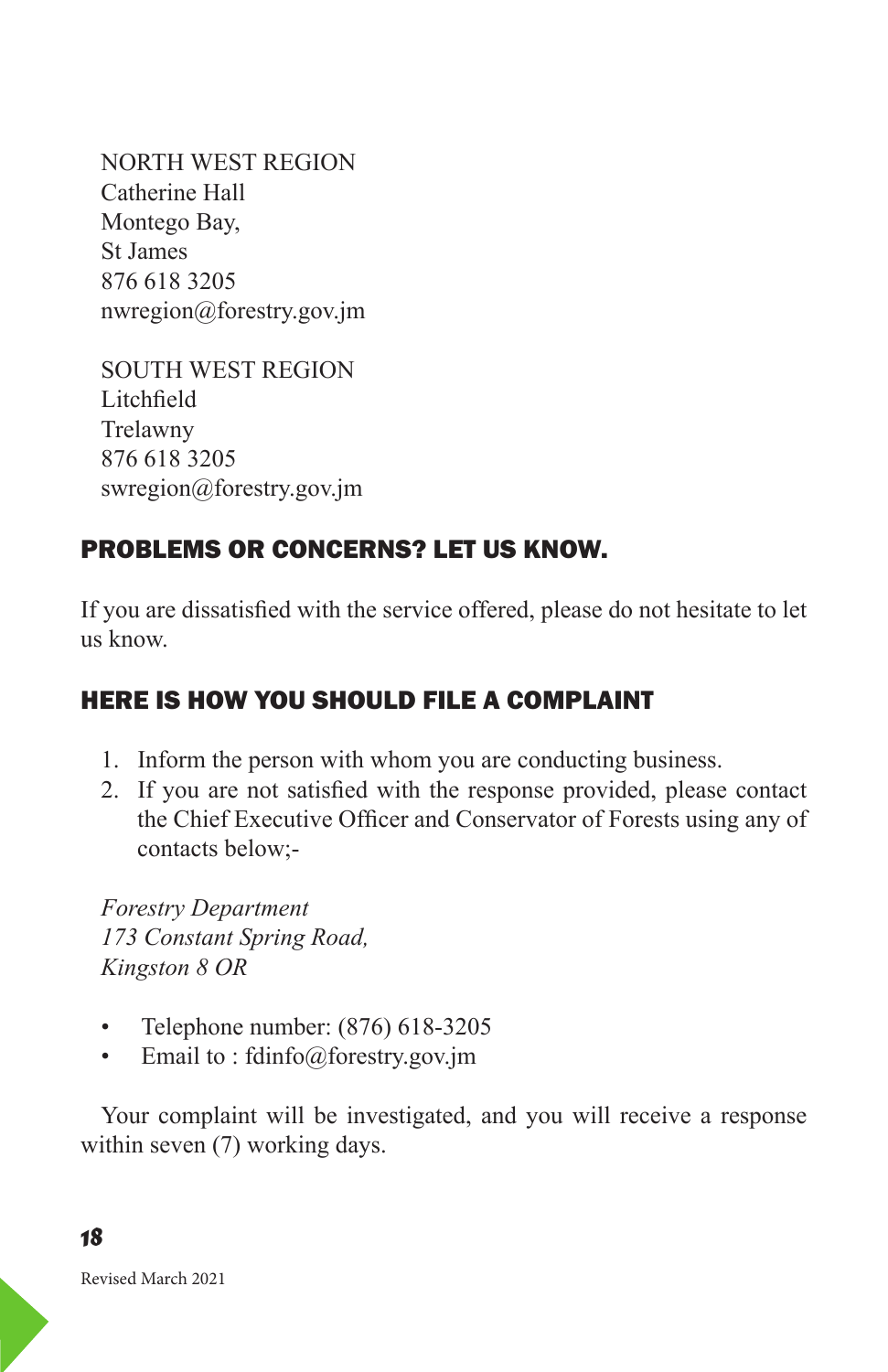*For more information about the Forestry Department*

Please visit our website at: **www.forestry.gov.jm** 

**Facebook at:** www.facebook.com/forestrydepartment

**Twitter at:** www.twitter.com/ForestryDeptJa

#### **Instagram at:**

www.instagram.com/forestrydepartment



#### GIVE US YOUR FEEDBACK

- Complete a feedback form which may be obtained from designated areas or officers at our various offices.
- Suggestion boxes are available within common areas at our offices, with paper and pen provided for recording any comment and/or suggestion that you may have to improve your service experience.
- You may also send feedback to us through fdinfo@forestry. gov.jm or by leaving a message in the comments section of our website www.forestry.gov.jm or via our social media pages:

*Facebook: www.facebook.com/forestrydepartment Twitter: www.twitter.com/ForestryDeptJa Instagram: www.instagram.com/forestrydepartment*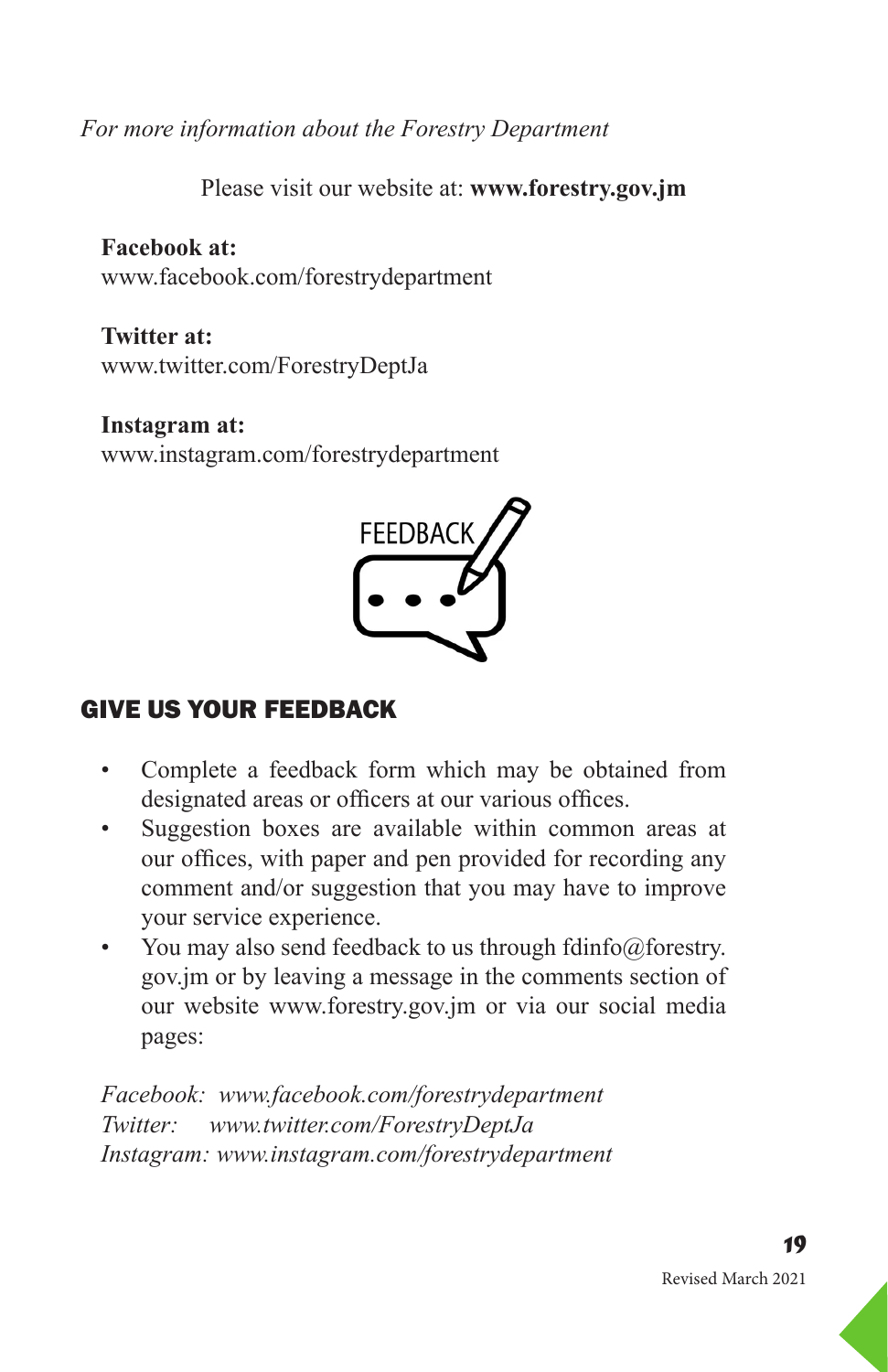

#### *20*